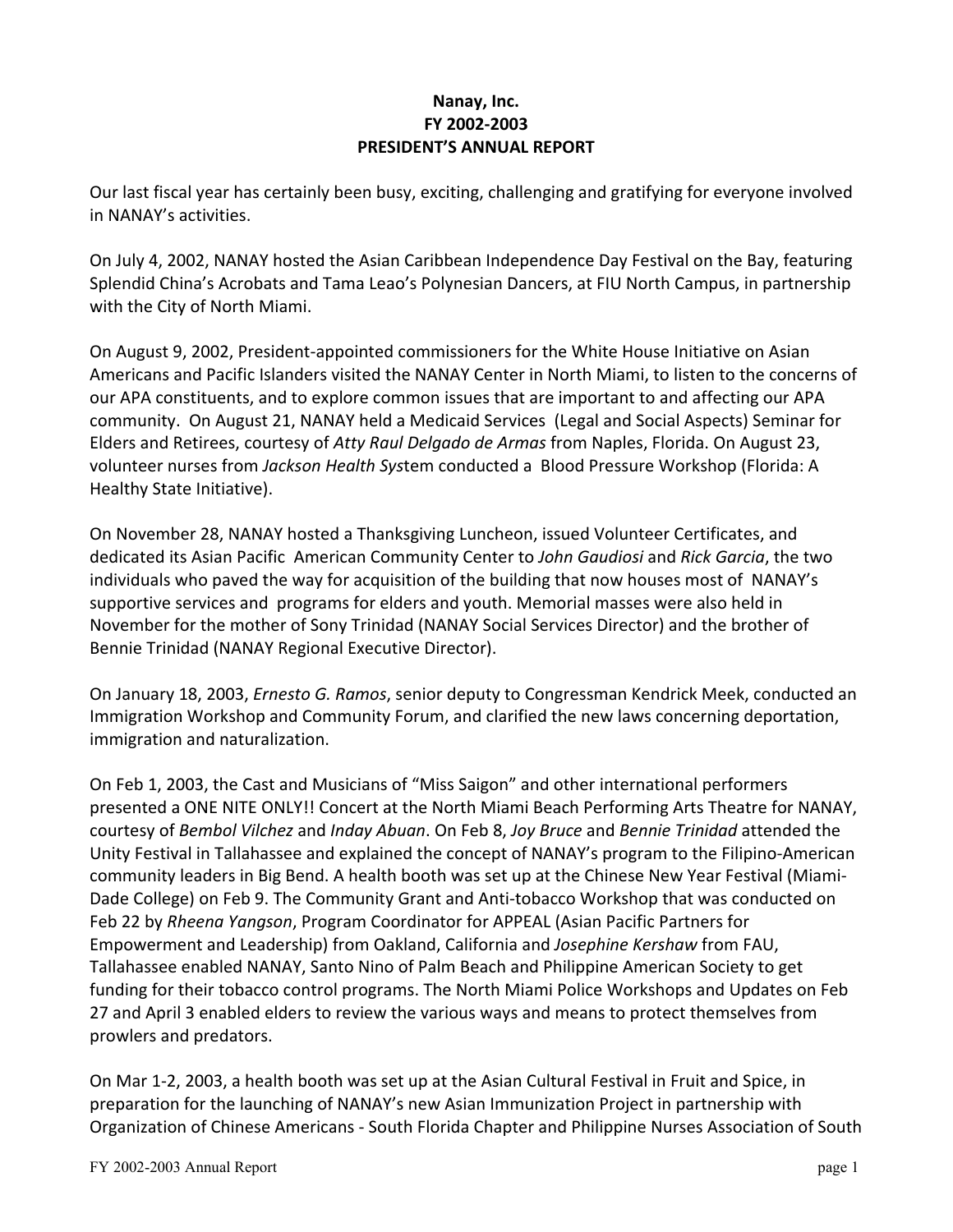Florida. This was made possible through funding from National Asian Women's Health Organization (NAWHO) to increase public awareness and knowledge of immunization, and promote health-seeking behaviors in the South Florida Asian American communities, with *Winnie Tang* as Program Coordinator. In April, NANAY gave a one-hour presentation on Asian Immunization Awareness to more than 50 nurses and health providers, in conjunction with the continuing education program hosted by the Philippine Nurses Association of South Florida.

On May 11, 2003, NANAY held its annual Mother's Day Celebration at Sheraton Biscayne Bay, and awarded its honorees in front of more than 330 guests. The 5th Annual APAHM Cultural Series II was held at the NANAY Center on May 17 as part of the Asian Pacific American Heritage Month Celebration, hosted by the *Organization of Chinese Americans - South Florida Chapter*. On May 18, *Francisco Mareiro* (District Director- US Small Business Administration, South Florida District Office), *Jane Pak* (Special Assistant to the Administrator, Office of Strategic Alliances- Washington DC . US SBA) and *Ilene P. Rubio* (Marketing Manager, Area I SBA, South Florida District Office) conducted a U.S. Small Business Administration Seminar under the sponsorship of the *Korean-American Chamber of Commerce of Greater Miami.*

On June 7, 2003, NANAY participated in the "Evening of Elegance" Philippine Independence Day Celebration at Design Center of The Americas (DCOTA) on June 7, 2003 (sponsored by the *Philippine American Federation of South Florida*, the "Ating Pamana Musical Concert" at Friedman Lifelong Learning Center, Florida Atlantic University on June 13 (sponsored by *Silliman Alumni of South Florida* and *Filipino Student Association of FAU*) and the Philippine Independence Day Festival at CB Smith Park on June 14 (sponsored by *Philippine American Association of South Florida* and *Philippine American Federation of South Florida*). *Beatriz Valdes*, Project Associate Director, ElderCare Companies, Inc., also conducted the S.A.F.E. Fall Prevention Program at the Center on June 20.

In partnership with the National Coalition on Community Economic Development (NCCED), NANAY was also able to distribute more than 300 free Prescription Benefits Card to the elders—that gives them up to 60% discount on prescribed medicines

The NANAY Youth Council, now made up of more than 100 members, has likewise been very active in hosting the Second Intergenerational Leadership Forum in September 2002 (with more than 150 attendees), coordinating the Intergenerational Sportsfest in October (in partnership with the Filipino-American Ministries), marching with the seniors during City of North Miami's Annual Winternational Parade on Thanksgiving Day (with "Unity through Diversity" as their theme), hosting the Second Intergenerational Talent Show with performances by both elders and youth in January 2003, coordinating the Intergenerational Valentines Party and Haitian Cultural Program in February 2003, visiting the South Center and holding their First Intergenerational Luau and Polynesian dances in April 2003, and having the First Induction Ceremony for their incoming Youth Council executive officers in June 2003.

The number of elders registered with CIRTS, who had actively participated in at least one scheduled activity, increased by 43% (from 270 in FY 2001-2002 to 386 in FY 2002-2003). This was partly attributed to the opening of the NANAY South Center on August 24, 2002. At least 45 registered elders from the South are currently benefiting regularly from our supportive services, under the supervision of *Tessie Kenyon* (Program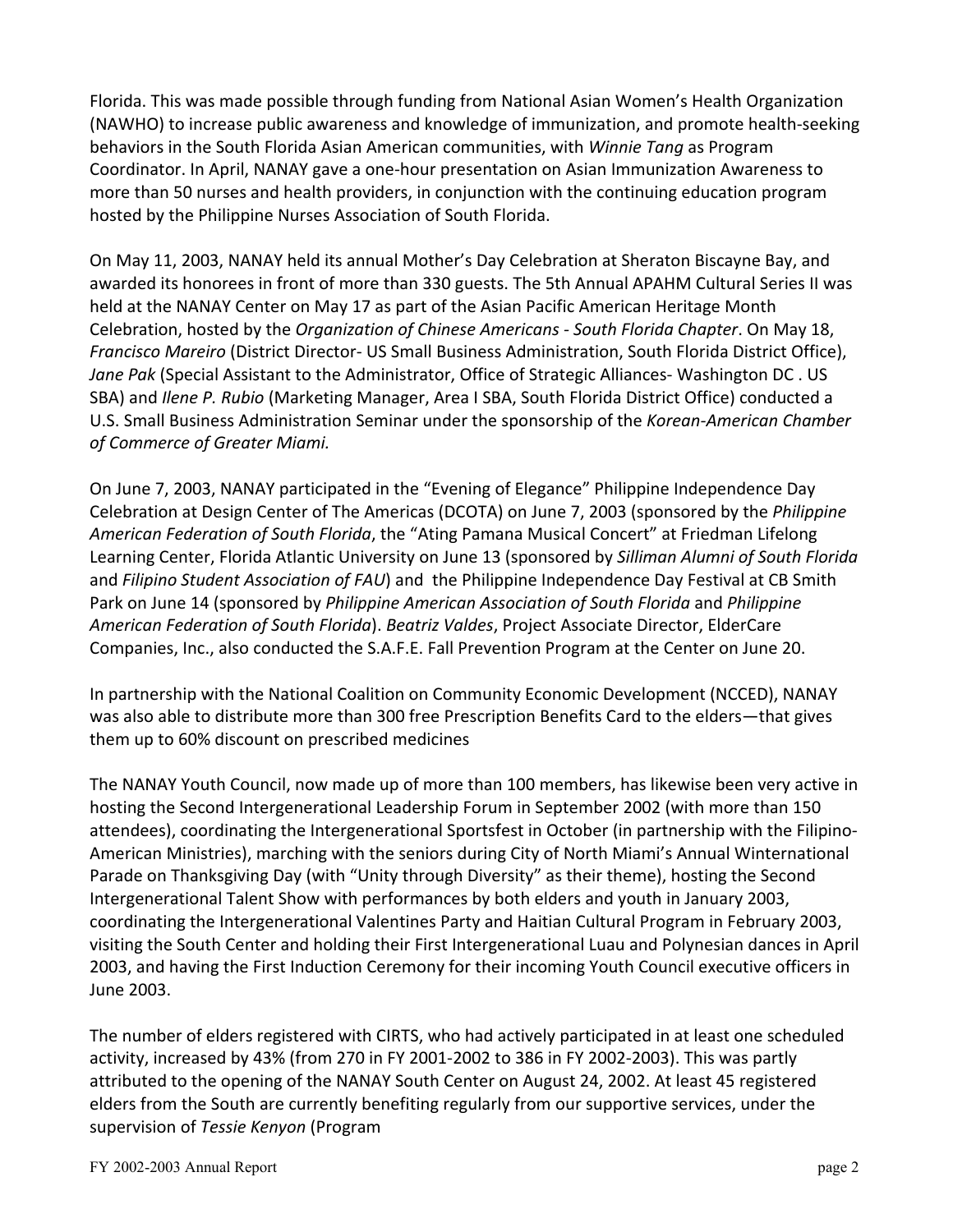Director), and with the assistance of *Tino Arteza, Conrad Vinuya, Pol & Ely Segui, Francis Bower, Fatima Baker and Dr. Dory Estanislao.* Both the North and the South Centers are now open from 1:00- 6:00 pm Tuesday through Saturday, and offer daily supportive services including blood pressure check-ups, health counseling, personal counseling, Tai Chi classes, computer classes, transport, arts and crafts, field trips and recreational activities.



In February 2003, NANAY-Palm Beach Chapter was officially formed, under the leadership of *Dr. Cecilia Liangco* who heads the local Palm Beach Board. Since then, the NANAY Palm Beach Chapter has reached more than 100 elders by providing health screening, Immigration Forum and Wellness and Health Prevention workshop; by participating in Santo Nino's "Salubong" (*Good Friday Sunrise Mass*); by setting up a First Aid Station at the John Prince Park Picnic for families of U.S. troups overseas; and by setting up a First-Aid/Health Booth at Philippine American Society's Independence Day Celebration-FilFest-Santacruzan, with the support of NANAY Palm Beach Board members and volunteers. Beginning in August, the activities and operations of NANAY Palm Beach will be moved to Boca Raton and Boynton Beach areas.



NANAY San Francisco Bay Area Chapter continues to actively pursue its commitment to service. Its officers and youth (*Ernie Espiritu, Eva Bruce, Virginia Buban, Grace Abuzman, Divine Marcelo, Anne and Grace Cruz*) headed by Regional Executive Director *Margie Ortigas* and Regional Board Chair *Evelyn Bruce*, joined NANAY Miami in the street parade and participated in the NANAY Workshop during the NaFFAA Global Convention that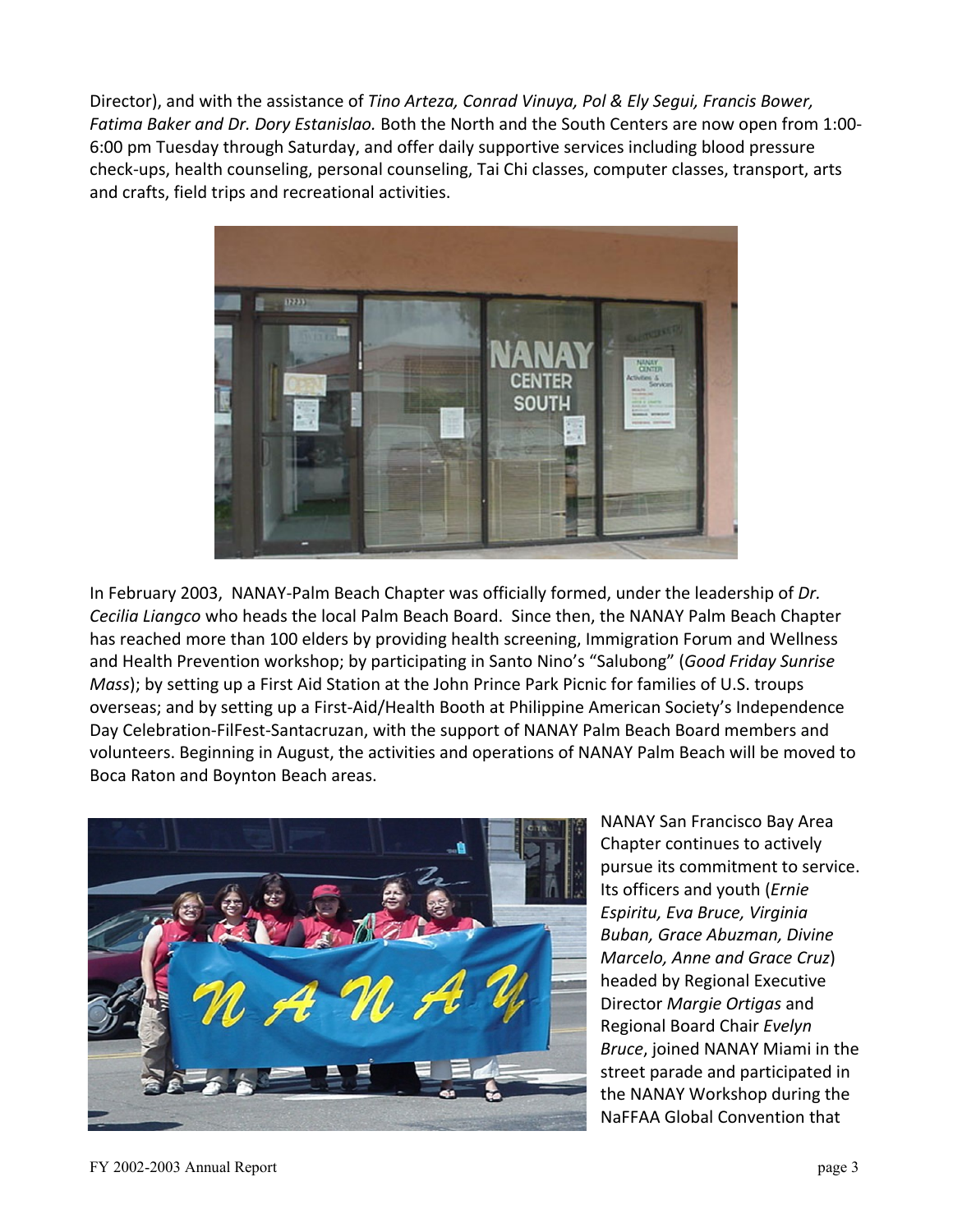was held in San Francisco from August 27-29, 2002. They hosted a successful picnic with more than 50 elders at Chevron Rod and Gun Club on Oct 12 and had a fishing trip with 30 veterans on Nov 6. On Nov 17, they had their first activity at the Woolf House Retirement Center, followed by a Thanksgiving celebration with more than 35 seniors and, with the help of *Mrs. Dolores Bondad,* began their biweekly supportive services. In early March, Bennie Trinidad met with NANAY SF-Bay Area officers and joined their activities at Woolf House with more than 50 Chinese and Filipino elders. Health seminars were given on Arthritis (by *Grace Abuzman*), high blood pressure and osteoporosis (by *Divine Marcelo*), in addition to Tai-Chi exercise (by *Kwok W. Cao*, Woolf House resident). On March 30, *Alicia Fortaleza,* Nursing Supervisor at Laguna Honda, gave an educational talk on "Coping with Depression and Loneliness", while *Mrs. Erena Cabral* gave Hawaiian dancing lessons in April. *Ann Cruz*, received scholarship from Women in Health Administration of Southern California partly due to her volunteer activities as a NANAY-SF Bay Area Youth Council officer. She also made a positive impression to the Filipino Committee in All Saints Church in Hayward CA when she gave a NANAY presentation on Mar 3, 2003. On Jun 7, NANAY-SF Bay Area celebrated Parents Day (with the help and support of former Reg. Exec Director *Marisa Robles*) and gave awards to three outstanding parents. They now plan to schedule a "Safety and Earthquake Preparedness", in partnership with the Red Cross. Their successful outreach to elders was also covered by ABS-CBN and shown to the rest of the Filipino community.

NANAY-Michigan Chapter likewise has been active in its pursuit of service, after being organized on May 1, 2002 by enthusiastic community leaders headed by its Regional Executive Director*, Becky Tungol*. NANAY services are supported by FILAMCCO headed by *Ed Navarra*, Chairperson and the PACCM president, *Dr. Efren Platon.* Current NANAY-Michigan activities include joint birthday celebration on quarterly basis for all seniors and youth. The first one was celebrated last September with an invited speaker from the Area Agency on Aging who provided materials and explained the various supportive services available to seniors in different areas of the State. On December 14, 2002 NANAY joined FILAMCCO in celebrating Christmas by hosting a party for seniors and youth. Kroger food certificates were distributed to all seniors. During the party, certificates of appreciation for the volunteers were also awarded. In the spirit of giving, some seniors donated their food certificates to a special family who was a victim of an almost tragic car accident that had caused them financial hardship. Some contributed cash to the family. *Bennie Trinidad* met with NANAY-Michigan officers and community leaders on March 8, 2003 and *Maria Malit Tungol* celebrated her 91st birthday on April 5, 2003 with a Dinner-Dance at the PACCM Building. Monthly activities that are being planned include Sunday afternoon watching Pilipino movies, weekend outings, folk dancing and exercise, arts & crafts, computer classes and counseling for those interested.

NANAY has received local community support through the fund-raising activities of the Miami Board. Headed by *Franlie Bautista*, and assisted by *Tessie Santos, Lila Lee, Nena Forte, Joy Prachayasatierkul, Bennie Valde, Sally Gozon, Dolores Villamar, Sol Valencia and Ely Segui,* the Miami Board raised more than \$3,000 during their Christmas Raffle fundraising and \$4,600 from the Mother's Day Celebration. From the annual fundraising campaign that began in Dec 2002, we were able to raise more than \$7,800 in pledges.

Our supportive services in Miami continue to receive high commendations from our grantors, due to the hard work of *Bennie Trinidad* (Regional Executive Director), *Mike Gozon* (Administrator), *Dr. Rose del Rosario* (Program Director), *Sony Trinidad* (Social Services Director), and our program assistants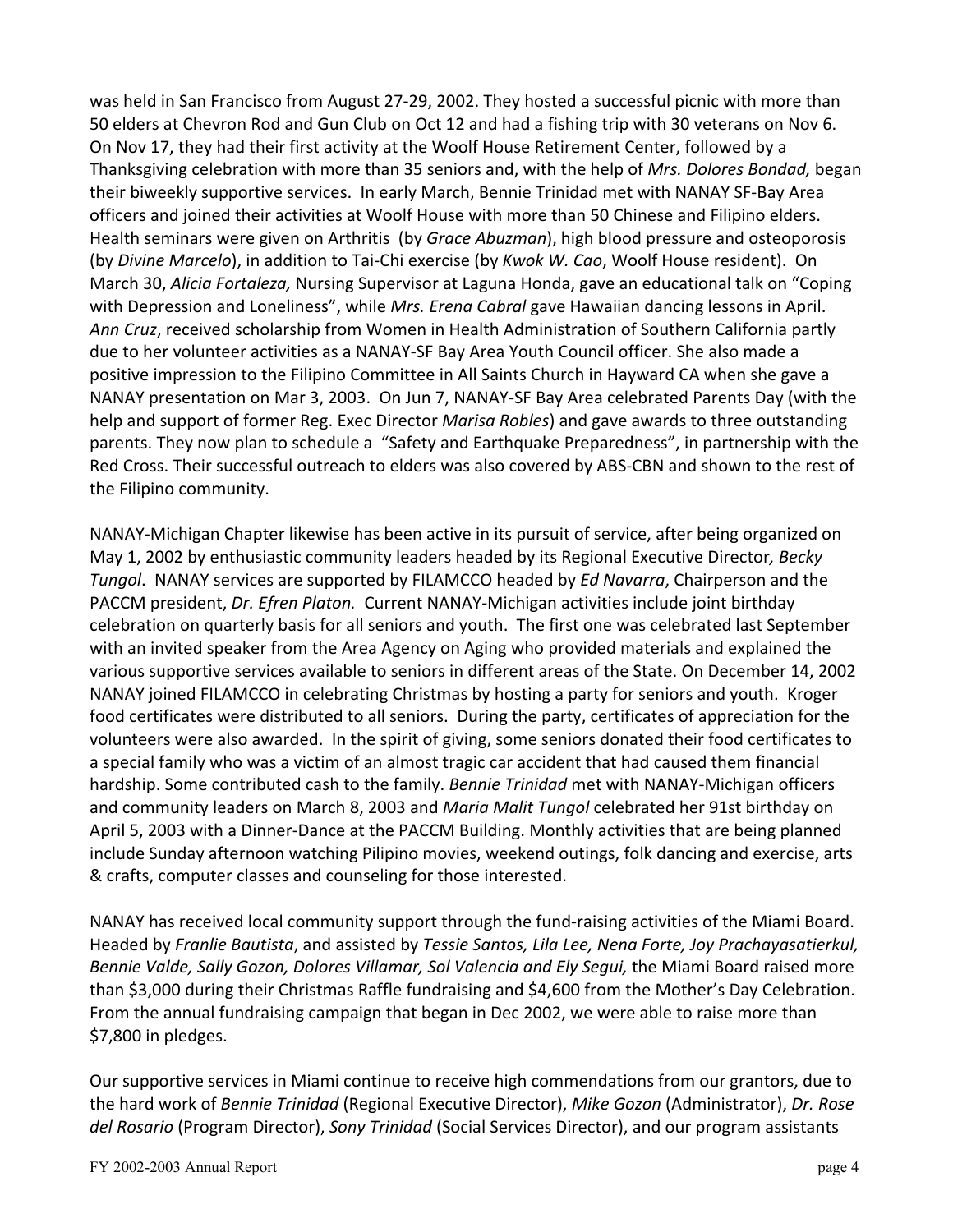(*Julius Cesar, Dada Dequito, Sifu Coventry* and *Teresa Liu*). Despite a marked reduction in our Alliance for Aging grant last year, our total funding from all agencies, in-kind and cash combined, still increased by 59%, from \$298,486 in FY 2001-2002 to \$474,279 in FY 2002-2003.

This includes the purchase of a new 25-seater bus by the Department of Transportation, for use at the NANAY North Miami Community Center, and the newly approved funding for our Immunization Awareness and Tobacco-Control programs. With a newly approved funding from the Department of



Transportation for this fiscal year, we will be able to buy yet another bus with wheelchair access, to be used at our NANAY Health Center. We hope that in due time, and with continued persistence and commitment, our other chapters in Palm Beach, San Francisco-Bay Area and Michigan will also enjoy similar privileges.

Still, the most exciting development of all was the benevolent support of *Dr. Antonio Wong* and our



partnership with the *Filam Ministries*, who helped NANAY acquire a professional building that we now plan to use as a NANAY Health Center, only two blocks from our North Miami Community Center, in order to provide regular preventive and primary health care to those who are medically underserved and uninsured. Our recently approved Closing the Gap grant from the State of Florida

Department of Health, designed to increase immunization awareness and provide free immunization to children, will be used to support the initial operations of the NANAY Health Center, which we plan to officially open in October or November 2003.

NANAY, indeed, is lucky to have such an overwhelming support from our Board of Directors, executive officers, staff members, volunteers, sponsors and donors, without whose help we would not have been able to provide supportive services and improve the lives of our elders and youth.

My big thanks go to NANAY's **CIRCLE OF FRIENDS**—donors who responded to our Annual Fundraising Campaign with a collective total of more than \$10,000: *Dr. Piyush C. Agrawal, Flor Amor Aguirre, Maria S. Anduiza, Franlie Bautista, Drs. Ludovico & Zenaida Bengson, Teresita Bongato, Gelly Borromeo, Marcelino V. Brotonel, Ross H. Bruce, Robert & Lorna Bruce, Rolly & Baby Bruce, Susana M. Bruce, Nieva S. Cacayan, Onie Capistrano, Mabel Chua, Megan Cruz, Ronie Aurora Dagum, David Dial, Drs. Vichai & Patrawadee Duangjak, Dr. Cris Enriquez, Jeanette Forman, Nena C. Forte, Ric Garcia, Edna Gonzalez, Miguel & Sally Gozon, Danielle Hanopol, Antonio G. Hwang, Marilou D.*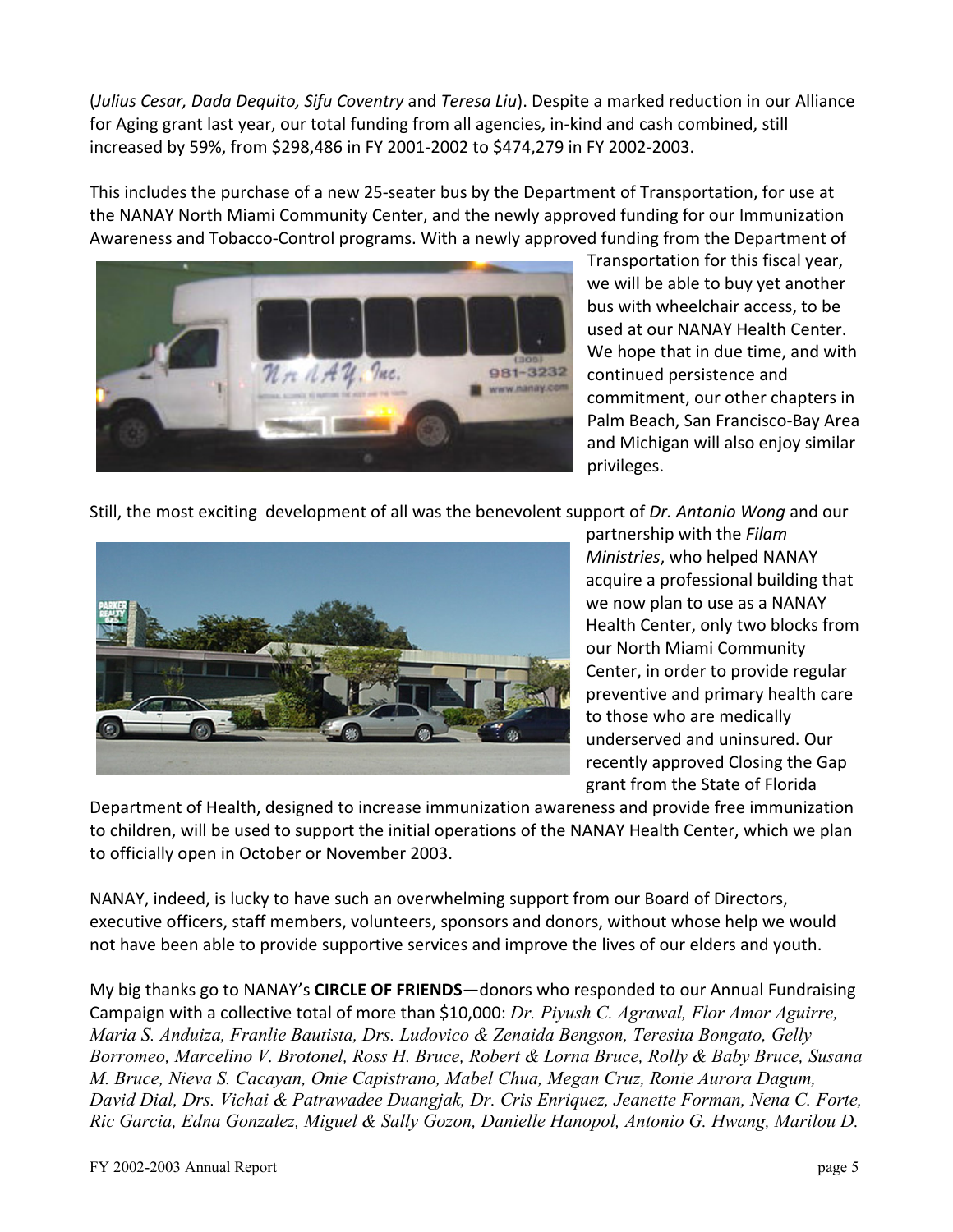*Ibay, Ana Javellana, Teresita Kenyon, Helen G. Kranzel, Felix & Digna Manlunas, Dr. Michael D. Norenberg, Ernesto G. Ramos, Jeanette B. Rausch, Priscilla A. & Arturo T. Rivera, Maria J. Rouse, Roland Sacramento, Annabelle Scott, Divina C. Sirokie, Marie M. St. Louis, Nick & Claudia Tablizo, Dr. Alfonso Tolentino, Lorraine Valientes, Normita E. Vengco, Conrad Vinuya, Sang & Josephine Whang, Maurita Williams, Nida Winnett, Einez Yap, Mona Lisa Yuchengco* (and especially to *Elenita Rivera* for donating the furniture for the NANAY Health Center).

NANAY SOUTH CENTER DONORS: *Fatima Baker, Dory Estanislao, Billy Mendoza, Ely & Pol Segui, Dr. Aida Ronquillo, Tessie Kenyon, Bing Themmen, Lourdes Mendoza, Fe Lawrence, Glenn Tamoria, Grace Espinosa, Alice Lim, Malou Ibay, Lorna Ramos, Emma Sevelius, Conrad Vinuya, Charing Estoque, Tony & Fely Dizon, George Burgos, Sub-Reaction Cafeteria, Maya Jewelry, Sol Aquino, Nee Gregorios*

I would also like to welcome and thank the following individuals who registered as volunteers and/or provided free service to the elders:

#### NORTH MIAMI CENTER VOLUNTEERS:

*Abby Bishop, Marielen Barcelona, Franlie Bautista, Ophelia Bulos, Ezmien Chin, Dr. Jerry Ciocon, Sarah Lee Cruz, Anthony Contino, Kerlange Destinoble, Rollen Darote, Helga Destefano, Simon Eng, Mercy Escuadra, Maria Fernandez, Nena Forte, Pamela Frost, Mariano Jesus Go, Rick Geffrard, Sara Ignacio, Helen Kranzel, Scott Menard, Evens Mesadieu, Flor Moya, Jeffrey Pierre, Endiaf Pierre, Jesus & Leonida Perez, Viscenta Posada, Myriam Pozo, Rosario St. Geraud, Jr., Sytira Lorna Taylor, Karen Torejon, Enam Bryce Talagtag, Heidi and Nelson Tablang, Nick Vicera, Dolores Villamar, Estrella Viniachi, Joshua Vehmeier,Helen Woytovech,, Volcourt Williamson.*

#### NANAY SOUTH CENTER VOLUNTEERS:

*Jose Absin, Angelo Abutog, Melissa Aquino, Tino Arteza, Zahra Askarisdedeh, Jose Butao, Victoria Cardenal, Celia Carroll, Romulo Casals, Perlita Cerilo, Dr. Jerry Ciocon, Rolly Dagdag, Gilda Dumaran, Dr. Dory Estanislao, Genoveva Felisgrau, Nena Forte, Gloria Gongora, Marissa Lavina, Florinda Lawrence, Daniel Lucero, Lucia Lumacang, Paula Mendoza, Ryan Mercado, Juan Michel, Nizar Pradhan, Lorna Ramos, Rina Randall, Claudia Rosado, Alejandro Rosario, Carmelo San Juan, Rose Marie San Juan, Bing Themmen, Virginia Valde, Joven Villestos, Conrad Vinuya.* 

I am forever grateful for your continued trust, confidence and support. Please rest assured that NANAY will continue with its tradition of integrity, accountability and commitment to our cause. We look forward to an even more productive year ahead of us.

### **Together, we achieve the extraordinary !!!**

Joy Bruce, President and CEO NANAY, Inc. July 14, 2003 ===============================================================================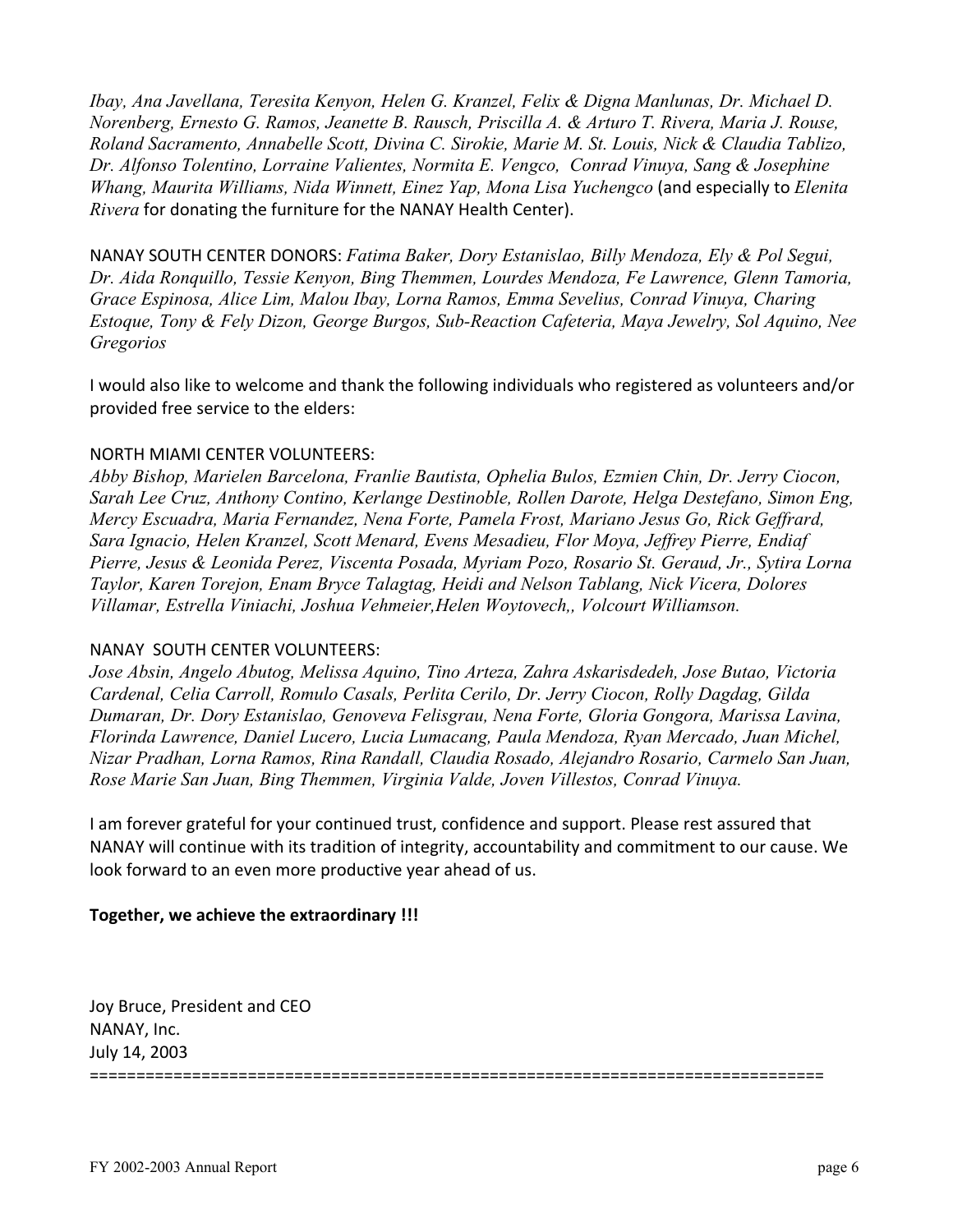# **PROFIT AND LOSS STATEMENT**

|                                        | Jul '02 - Jun 03 | Jul '01 - Jun 02 |
|----------------------------------------|------------------|------------------|
| <b>Ordinary Income/Expense</b>         |                  |                  |
| <b>Income</b>                          |                  |                  |
| <b>Accrued Income</b>                  | 78,636.24        | 0.00             |
| <b>Donations</b>                       | 21,579.14        | 21,047.81        |
| <b>FundRaising Activities</b>          | 44,250.06        | 25,587.80        |
| Gift Shop                              | 0.00             | 54.00            |
| <b>Grants</b>                          | 378,377.70       | 298,486.82       |
| <b>Miscellaneous Income</b>            | 3,225.00         | 3,854.66         |
| <b>Reimbursed Expenses</b>             | 0.00             | 75.25            |
| <b>Rental Income</b>                   | 1,800.00         | 0.00             |
| <b>Special Projects</b>                | 4,239.87         | 40,926.00        |
| Wachovia Interest Income               | 0.06             | 0.00             |
| <b>Total Income</b>                    | 532,108.07       | 390,032.34       |
| <b>Gross Profit</b>                    | 532,108.07       | 390,032.34       |
|                                        |                  |                  |
| <b>Expense</b>                         |                  |                  |
| <b>Administration</b>                  | 21,839.60        | 13,431.39        |
| <b>Advertising and Promotions</b>      | 2,140.00         | 1,604.16         |
| <b>Alliance for Aging-Overpayment</b>  | 16,415.73        | 0.00             |
| <b>Amortization Expense</b>            | 0.00             | 668.13           |
| <b>Automobile Expense</b>              | 7,806.30         | 7,710.64         |
| <b>Contributions</b>                   | 0.00             | 250.00           |
| <b>Equipment Rental</b>                | 14,014.10        | 9,516.24         |
| <b>Fund Raising Expenses</b>           | 31,111.43        | 19,599.65        |
| <b>Insurance</b>                       | 9,491.19         | 4,280.86         |
| <b>Intergenerational Expense</b>       | 854.09           | 0.00             |
| License & Permits (South Center)       | 157.19           | 0.00             |
| <b>Licenses and Permits</b>            | 708.75           | 286.25           |
| <b>Maintenance and Repairs</b>         | 20,357.60        | 17,918.27        |
| <b>Mortgage and Rent -Center Space</b> | 35,735.87        | 40,286.80        |
| <b>Moving Expenses</b>                 | 678.27           | 42.86            |
| <b>Naffaa Convention</b>               | 100.00           | 0.00             |
| <b>Payroll Expense</b>                 | 226,560.48       | 153,025.27       |
| <b>Program Expense</b>                 | 44,378.52        | 43,507.54        |
| <b>Program Supplies</b>                | 157.33           | 1,649.66         |
| <b>South Miami Expense</b>             | 31,107.29        | 0.00             |
| <b>Special Project</b>                 | 50,915.69        | 42,797.99        |
| <b>Telephone</b>                       | 11,823.28        | 16,946.42        |
| <b>Travel &amp; Ent</b>                | 2,239.60         | 171.00           |
| <b>Uncategorized Expenses</b>          | 0.00             | $-8,432.28$      |
| <b>Utilities</b>                       | 7,546.95         | 8,808.62         |
| <b>Total Expense</b>                   | 536,139.26       | 374,069.47       |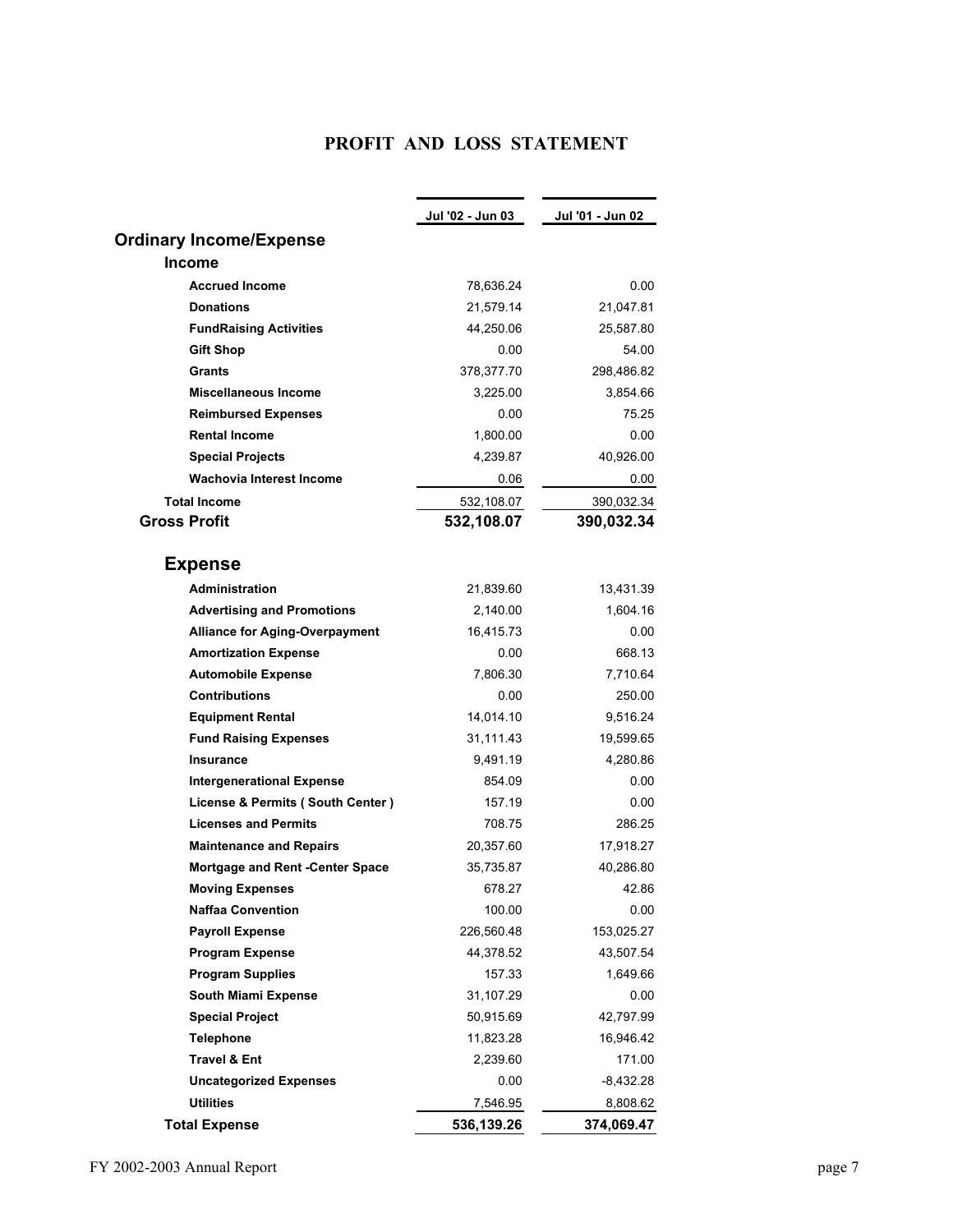| <b>Net Ordinary Income</b>  | $-4,031.19$  | 15,962.87 |
|-----------------------------|--------------|-----------|
| <b>Other Income/Expense</b> |              |           |
| <b>Total Other Income</b>   | 2,527.71     | 222.04    |
| <b>Other Expense</b>        |              |           |
| <b>Loan Closing Costs</b>   | 10,539.00    | 0.00      |
| <b>Other Expenses</b>       | 79.80        | 19.95     |
| <b>Total Other Expense</b>  | 10,618.80    | 19.95     |
| <b>Net Other Income</b>     | $-8,091.09$  | 202.09    |
| Net Income                  | $-12,122.28$ | 16,164.96 |
|                             |              |           |

==================

## **BALANCE SHEET**

|                                      | Jun 30, 03 | Jun 30, 02 |  |
|--------------------------------------|------------|------------|--|
| ASSETS                               |            |            |  |
| <b>Current Assets</b>                |            |            |  |
| <b>Checking/Savings</b>              |            |            |  |
| Checking                             | 12,232.58  | 24,030.69  |  |
| <b>Checking Wachovia - Operating</b> | 1,993.86   | 0.00       |  |
| <b>International ExpoFest 2002</b>   | 0.00       | 2,254.18   |  |
| <b>Petty Cash Account</b>            | 500.00     | 0.00       |  |
| <b>Wachovia Money Market Account</b> | 8,644.12   | 0.00       |  |
| <b>Total Checking/Savings</b>        | 23,370.56  | 26,284.87  |  |
| <b>Accounts Receivable</b>           |            |            |  |
| <b>Deposit (South Center)</b>        | 1,200.00   | 0.00       |  |
| <b>Deposit on Utilities(North)</b>   | 1,495.00   | 1,495.00   |  |
| <b>Funds in Escrow (Allemany)</b>    | 11,100.00  | 0.00       |  |
| <b>Grants Receivable</b>             | 61,941.87  | 0.00       |  |
| <b>Total Accounts Receivable</b>     | 75,736.87  | 1.495.00   |  |
| <b>Total Current Assets</b>          | 99,107.43  | 27,779.87  |  |
| <b>Fixed Assets</b>                  |            |            |  |
| <b>Nanay Health Center</b>           | 189,359.70 | 0.00       |  |
| Nanay North Bldg.                    | 412,434.45 | 0.00       |  |
| <b>Total Fixed Assets</b>            | 601,794.15 | 0.00       |  |
| <b>Other Assets</b>                  |            |            |  |
| 1994 Van                             | 2,891.49   | 6,000.00   |  |
| <b>Ford Terra Transit 2003</b>       | 52,073.00  | 0.00       |  |
| <b>Furniture and Equipment</b>       | 16,968.20  | 15,315.80  |  |
| <b>Total Other Assets</b>            | 71,932.69  | 21,315.80  |  |
| TOTAL ASSETS                         | 772,834.27 | 49,095.67  |  |
| <b>LIABILITIES &amp; EQUITY</b>      |            |            |  |

**Liabilities**

**Current Liabilities**